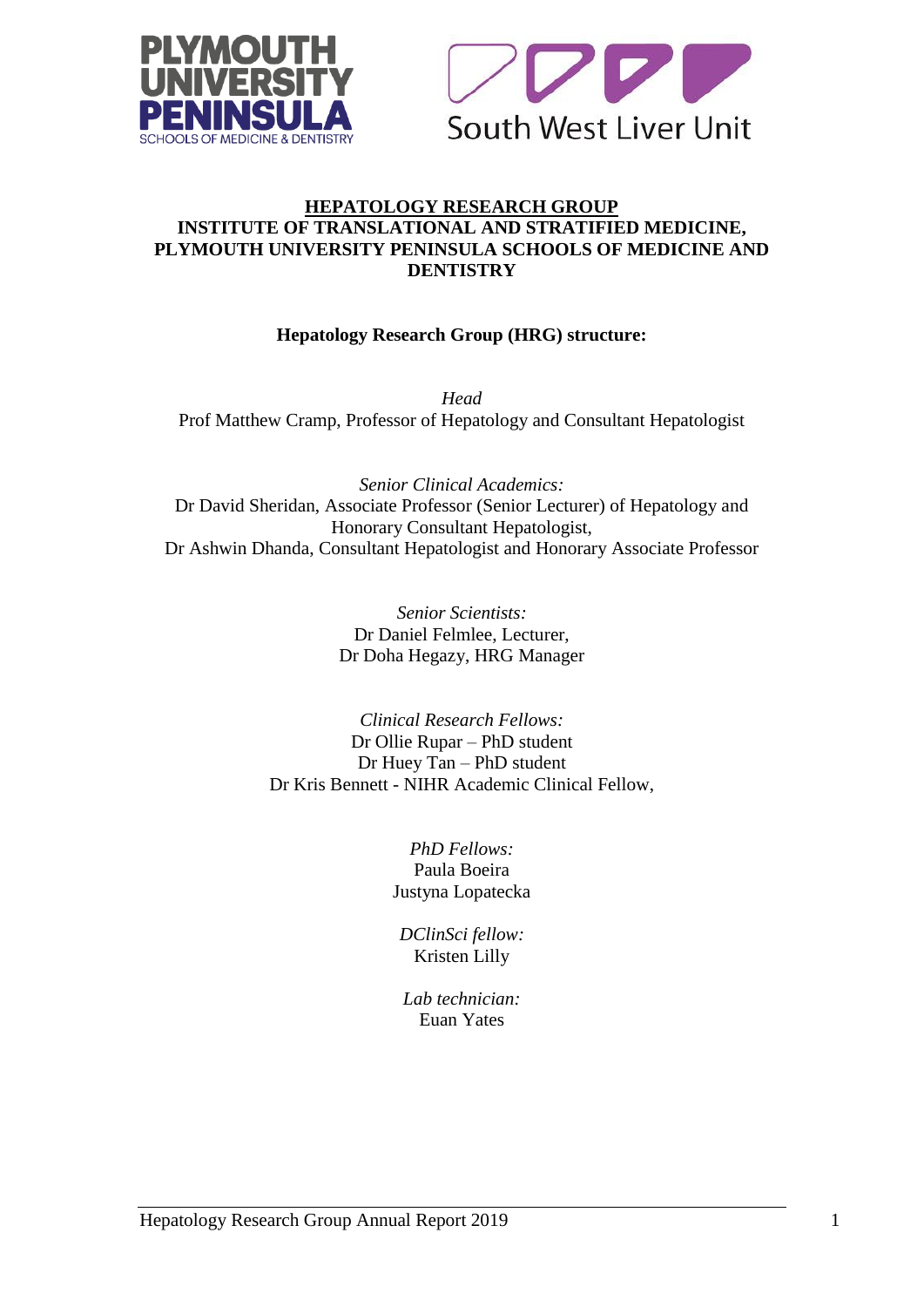



## **Hepatology Research Group Annual Report 2019**

### **Overview:**

2019 was a good year for the Hepatology Research Group (HRG) with 15 publications, many of them in high impact journals and multiple oral and poster presentations at national and international meetings. The group remains focused on 4 main areas of research interest (1. hepatitis C virus infection and protection from infection, 2. non-alcoholic fatty liver disease and metabolic liver diseases, 3. alcohol related liver disease and 4. liver cancer development and its prevention) and summary of the work in each of these areas is included in this report.

2019 was the second year of Matthew Cramp's BASL Presidency with a very successful BASL annual meeting in Glasgow and confirmation of BASL 2020 being held in Plymouth with a strong presence from the American Association for the Study of Liver Disease to coincide with the Mayflower 400 celebrations. Plans to increase the number of trainees in hepatology made progress and the nine BASL special interest groups established in 2018 made good progress in facilitating collaborative work, research, grant applications and clinical developments at a national level in a wide range of liver conditions.

Dr Huey (Queenie) Tan joined the group as our newest Hepatology Clinical Research Fellow and has registered for a 3 year PhD project working with Dr Dhanda. Dr Kris Bennett further developed his PhD plans and is making good progress with his clinical training in gastroenterology and hepatology. Dr Asma Ahmed was awarded her MD for the work she did on immune responses to HCV and their role in determining outcomes during anti-viral therapy.

The clinical trials program of the HRG and the wider clinical team of the South West Liver Unit continued to be a major recruiter to many interventional studies (including clinical trials of new treatments for non-alcoholic fatty liver disease, primary biliary cholangitis, alcoholic hepatitis, and advanced decompensated liver disease) and to additional observational studies and our Inflammatory Liver Disease Biobank.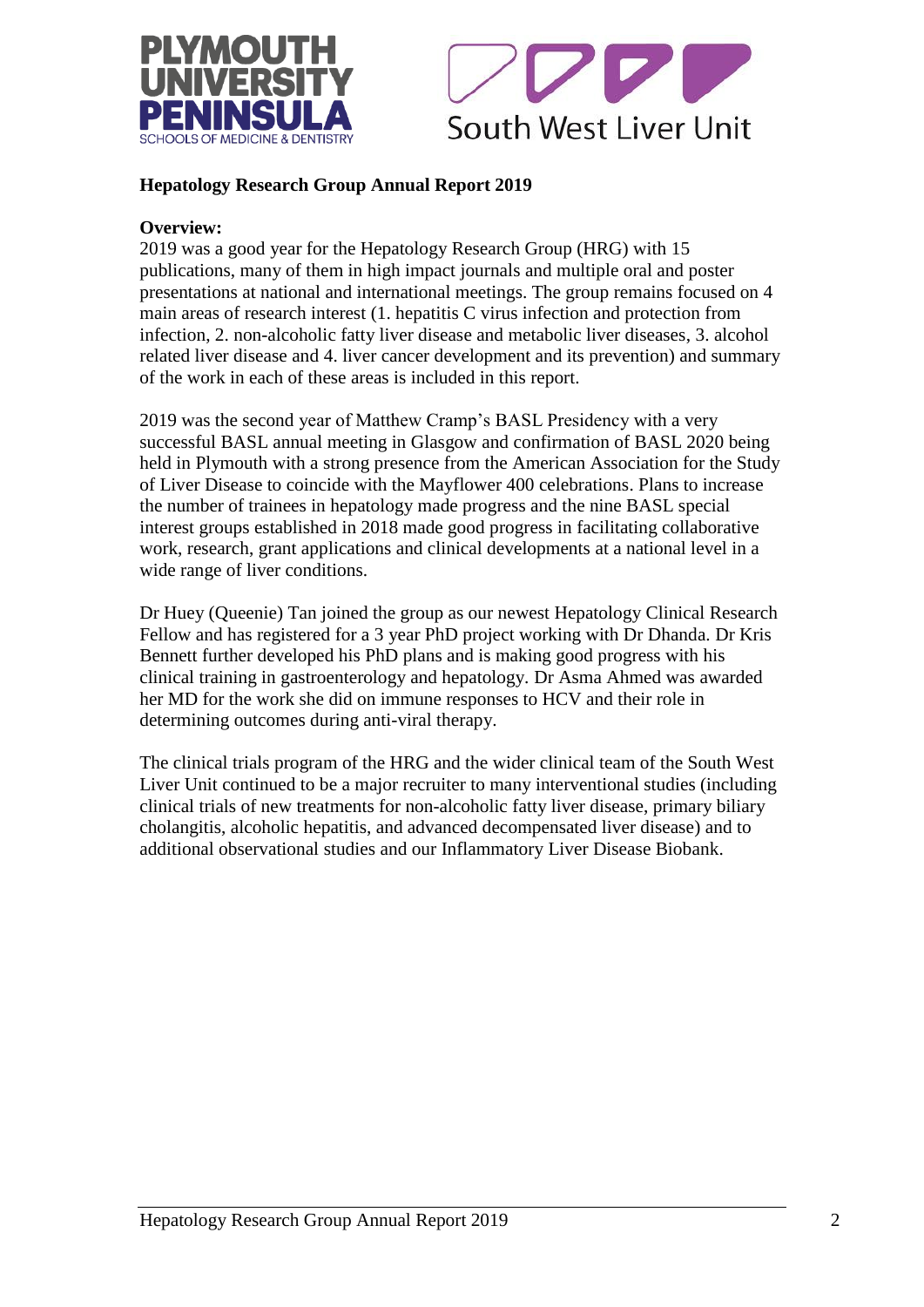



## **Hepatitis C Virus infection and Protection from Infection Leads: Matthew Cramp, Dan Felmlee**

The main ongoing focus of the HRG is on the rare genetic polymorphisms associated with high level resistance to HCV infection that were identified in the blood transfusion exposed but uninfected cohort. Dan continues to refine the cell culture model to assess the resistance using the CRISPR /Cas-9 system to knock out the identified genes. We now have established cell lines with knockouts for most of the genetic factors identified, but work in Plymouth has slowed pending the containment level 3 laboratory being completed. We expect to complete some of the laboratory work at the MRC Virology unit in Glasgow until the local facility is up and running. Work is also planned to explore the possibility that genetically determined resistance to HCV infection may also confer protection from viruses using similar mechanisms of cell entry to HCV – these include Dengue and Zika virus both of which pose major public health problems.

Work on the lipidomic profiles of the injection drug user HCV exposed but uninfected cohort work started by Dr Isaac Shawa continues. Detailed analysis of this very large dataset in collaboration with Kings College Hospital (Dr Mark McPhail) has identified a link between the alterations in the lipid profile seen in this group and enhanced innate immune responses. This work was presented at the annual BASL meeting and is consistent with our laboratory work demonstrating significant upregulation of in-vitro innate responses to viral RNA stimulation in EU cases, compared to infected cases.

Dan's initial MRC grant bid was unsuccessful, but with some very positive feedback so we plan to re-submit soon.

On the clinical front the Peninsula HCV Operational Delivery Network, for which Matthew Cramp is clinical lead, continued good work towards the WHO target of elimination of HCV as a public health threat by 2030. In fact the SW is on target to achieve this by 2025, with once again record numbers of cases across Devon, Cornwall and Somerset treated and cured of their HCV infection in 2019.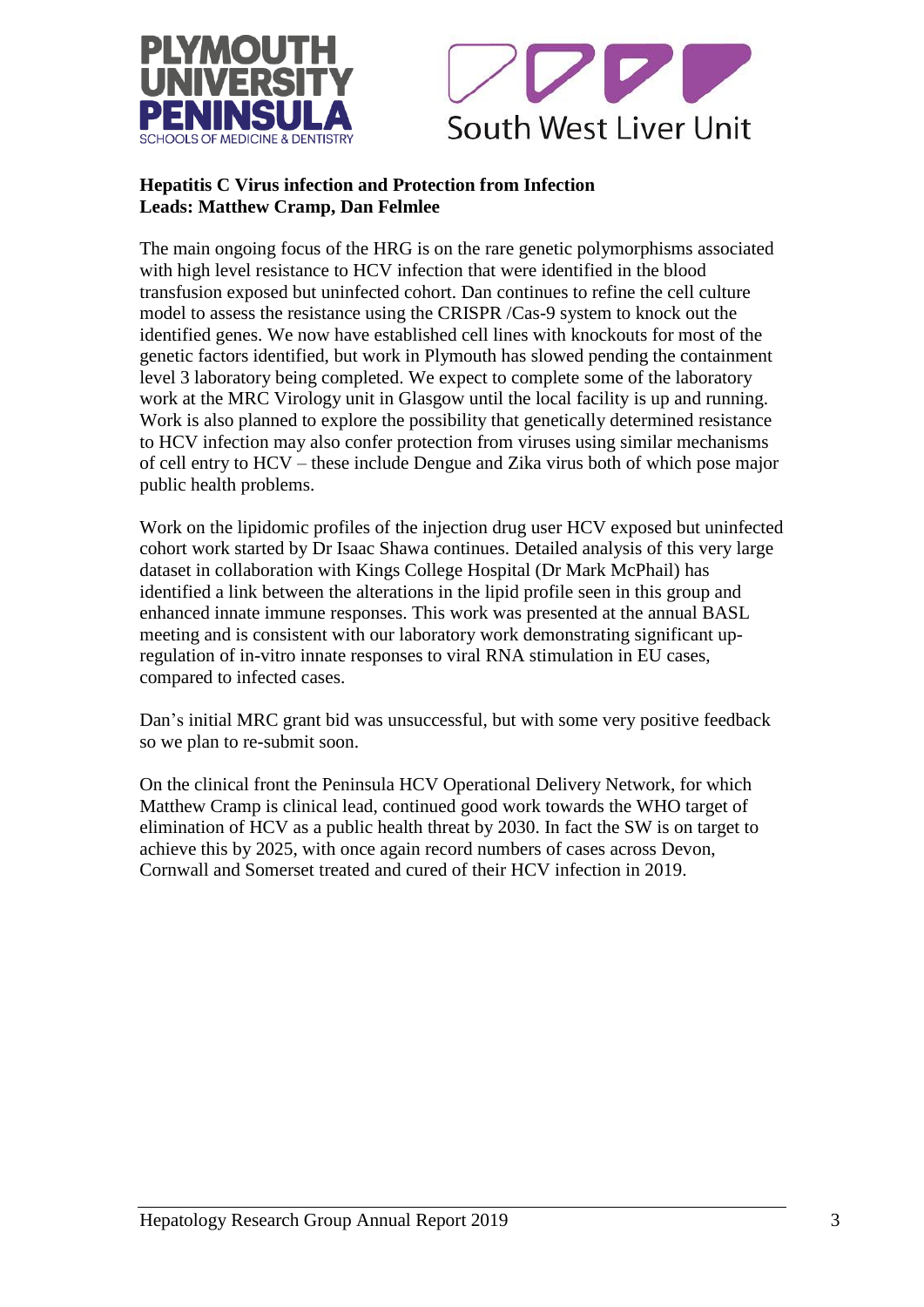



## **Non-alcoholic fatty liver disease and metabolic liver diseases Lead: David Sheridan, Dan Felmlee**

NAFLD studies continue to make progress with meaningful benefits translating to patient care. A new model of care streamlining referral pathways [\(https://southwest.devonformularyguidance.nhs.uk/referral-guidance/western](https://southwest.devonformularyguidance.nhs.uk/referral-guidance/western-locality/gi-liver/non-alcoholic-fatty-liver-disease)[locality/gi-liver/non-alcoholic-fatty-liver-disease\)](https://southwest.devonformularyguidance.nhs.uk/referral-guidance/western-locality/gi-liver/non-alcoholic-fatty-liver-disease) with the new community clinic at Mount Gould, and closer working with public health at 'OneYouPlymouth' [\(https://www.oneyouplymouth.co.uk/eat-well/\)](https://www.oneyouplymouth.co.uk/eat-well/) has been a source for ongoing patient and public involvement to define the needs of this patient population to support lifestyle behaviour change interventions. Academic Clinical Fellow, Dr Kris Bennett presented his data at the EASL congress, identifying associations between NAFLD and lifestyle change outcomes with index of social deprivation. Working with Prof Adrian Taylor and Dr Tom Thompson, the team continue to progress future NIHR grant bids, co-designed with patients to address multi-morbidity and health inequalities to meet the needs of people with NAFLD.

Working with key collaborator Dr Charles Affourtit, from the mitochondrial biology group, PhD student Paula Boeira is nearing completion of her 3 year PhD on methylamines and mitochondrial bioenergetics in NASH. She has presented her data at the BASL science meeting, and won the University of Plymouth 'Three-minute Thesis' competition in 2019, and gave an oral presentation at the 10th World Congress on Targeting Mitochondria in Berlin. We are grateful to the Northcott Devon Medical Foundation for supporting her work (TB/MG/N05002). Dr Sheridan once again co-organised the metabolic session at the BASL Basic Science retreat in Derbyshire, and has peer reviewed for MRC and NIHR this year.

Clinical trials remain productive in NASH and Primary Biliary Cholangitis, recruiting into the major global phase 3 trials, and earlier phase 2 studies to time and target. Dr Sheridan was a co-author of the landmark Regenerate trial published in The Lancet, confirming a role for obeticholic acid in reducing fibrosis and NASH activity.

Recruitment to the Inflammatory Liver Diseases Biobank (ILB) continued, with the focus on collection of blood samples and clinical data as well as liver tissue. The expectation is that this resource will continue to grow and support a range of future translational liver disease research projects.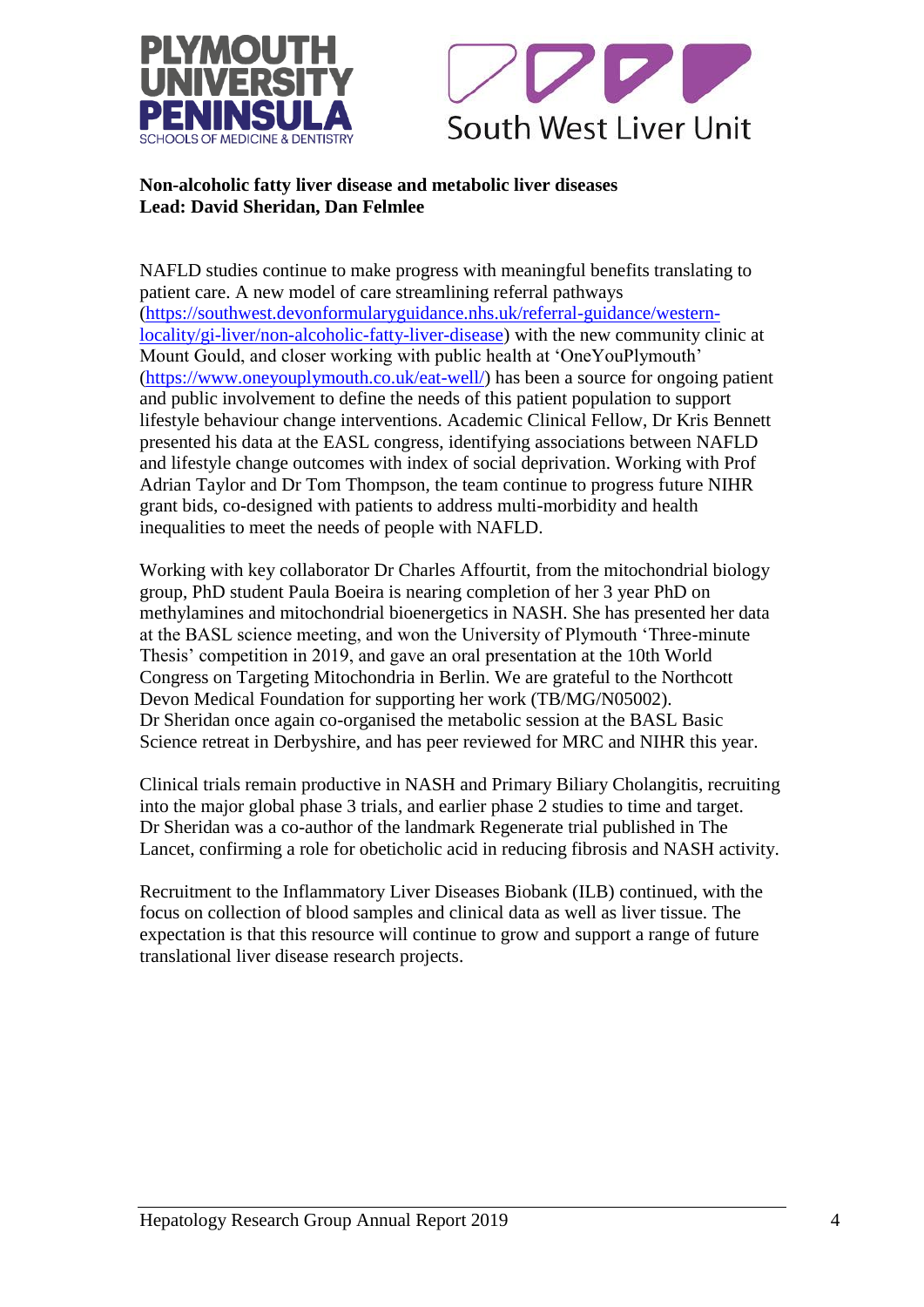



**Alcohol related liver disease Lead: Ashwin Dhanda**

2019 was Dr Ashwin Dhanda's first full year as a Consultant Hepatologist at University Hospitals Plymouth NHS Trust and he has been successful in securing funded University time to continue growing his program of research into alcoholrelated liver disease.

Ashwin continues to progress the work of the Medical Research Council Precision Medicine consortium on Minimising Mortality from Alcohol Hepatitis (MIMAH; [http://mimah.org\)](http://mimah.org/) and is the local principal investigator for the ISAIAH clinical trial of an immune targeting treatment. As part of MIMAH, a multicentre cohort study in alcoholic hepatitis (MICAH) is soon to open in 40 centres around the UK to identify biomarkers of disease and prognosis and to investigate mechanisms of the condition. Plymouth will be one of the major hubs and is leading on testing a biomarker of response to steroid treatment known as the BLISS assay. This work will be performed with the assistance of Euan Yates, a newly appointed research technician within the HRG. Ashwin was also awarded a Young Investigator prize by the Association of Physicians of Great Britain and Ireland to conduct a substudy to the MICAH trial to understand patients' experiences of the condition and to identify potential barriers or facilitators to treatment. He is working with experienced qualitative researchers (Dr Lynne Callaghan and Ms Jane Horrell) from the Faculty of Health to conduct this study. This project will fill the research gap in understanding the patient's perspective of illness with an aim to identify new ways of providing services to engage this patient population.

In 2019, the HRG welcomed a clinical PhD student supervised by Ashwin, Dr Huey (Queenie) Tan, who is investigating mechanisms of resistance to steroid treatment in patients with alcoholic hepatitis. She works closely with the clinical team to identify patients, consent them for research and obtain samples for laboratory studies. Ashwin has also participated in the Jiangsu UK20-20 student exchange programme and will be joined by a 6 month placement PhD student from Nanjing University of Chinese Medicine who will work on oxidative stress in alcoholic hepatitis. Ashwin has developed links with the UHP Clinical Immunology department. He is supervising the DClinSci project of Kristen Lilly, a Clinical Scientist in Immunology. She will be investigating the effect of antioxidant treatment in patients with alcohol-related liver disease. Ashwin is second supervisor to two postgraduate students: Justyna Lopatecka, a PhD student working with Dr Gjorgy Fejer, Lecturer in Immunology, who is developing an in vitro model of lung macrophages; and Dr Andrei Tanase, a clinical MD student working with Mr Somaiah Aroori, Consultant Hepatobiliary Surgeon, who is evaluating the management of common bile duct stones through a prospective national audit.

October saw Ashwin's election as lead for the British Association for the Study of the Liver (BASL) Special Interest Group for alcohol-related liver disease. Over the next 2 years, he will coordinate several national meetings of clinicians and academics to develop clinical audits and trial proposals to tackle important and relevant research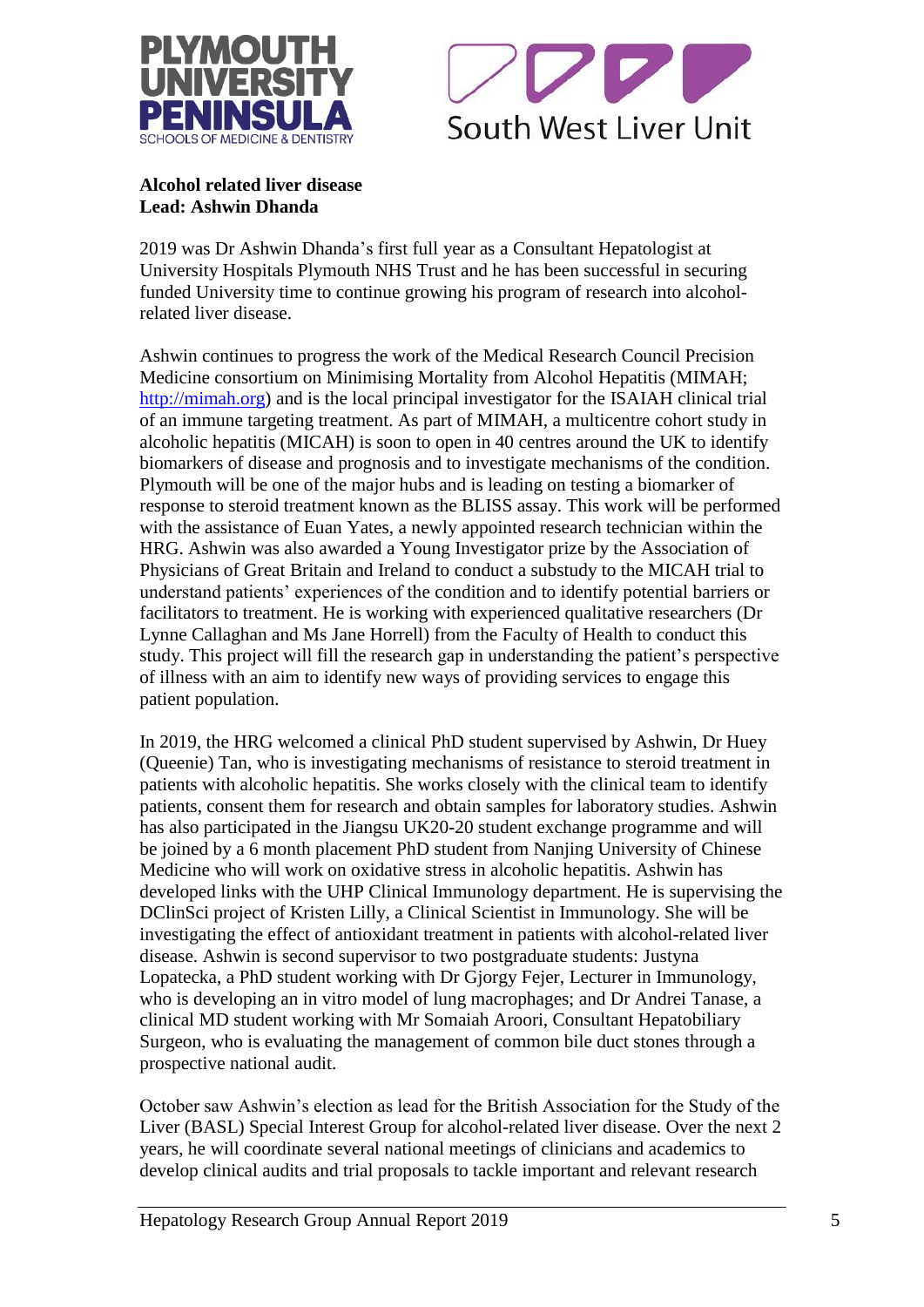



questions in the field of alcohol-related liver disease. He will be chairing his first meeting in April 2020 and has already led a regional audit to evaluate access to liver transplantation in this patient group.

2019 was a good year for publications with several papers from the laboratory work the group has done over the last 2 years and an important meta-analysis of published work confirming a high mortality in the presently poorly named non-severe alcoholic hepatitis category. We hope this will translate into renewed interest in clinical trials and interventions in this important group.

2020 is set to be an exciting year for alcohol-related liver disease research as the MIMAH consortium studies open to recruitment and both the group and projects expand within the HRG.

#### **Liver cancer development and its prevention Lead: Matthew Cramp, Jemimah Denson, Michael Jarvis**

Dr Ollie Rupar continued his work on universal tumour associated antigen (U-TAA) expression in primary liver tumours using a combination of histological and genetic methods. His work on telomerase and survivin sequencing from both tumour and nontumour tissue is complete with successful extraction and sequencing of DNA fragments obtained from archived tissue samples a technique that could be replicated elsewhere. His immunohistochemistry work is nearly complete and the focus in now on work looking for serum biomarkers of liver tumour development using stored sera held in the biobank. Ollie completes his PhD in 2020 and is hopeful that his findings will help better refine the earlier identification of liver cancers and variant tumours with a poor prognosis.

## **HRG Management and teaching Lead: Doha Hegazy**

The HRG continue to enjoy working in the Derriford Research Facility which has enhanced collaborations with others and made meetings, seminars and the whole research work experience more varied and rewarding.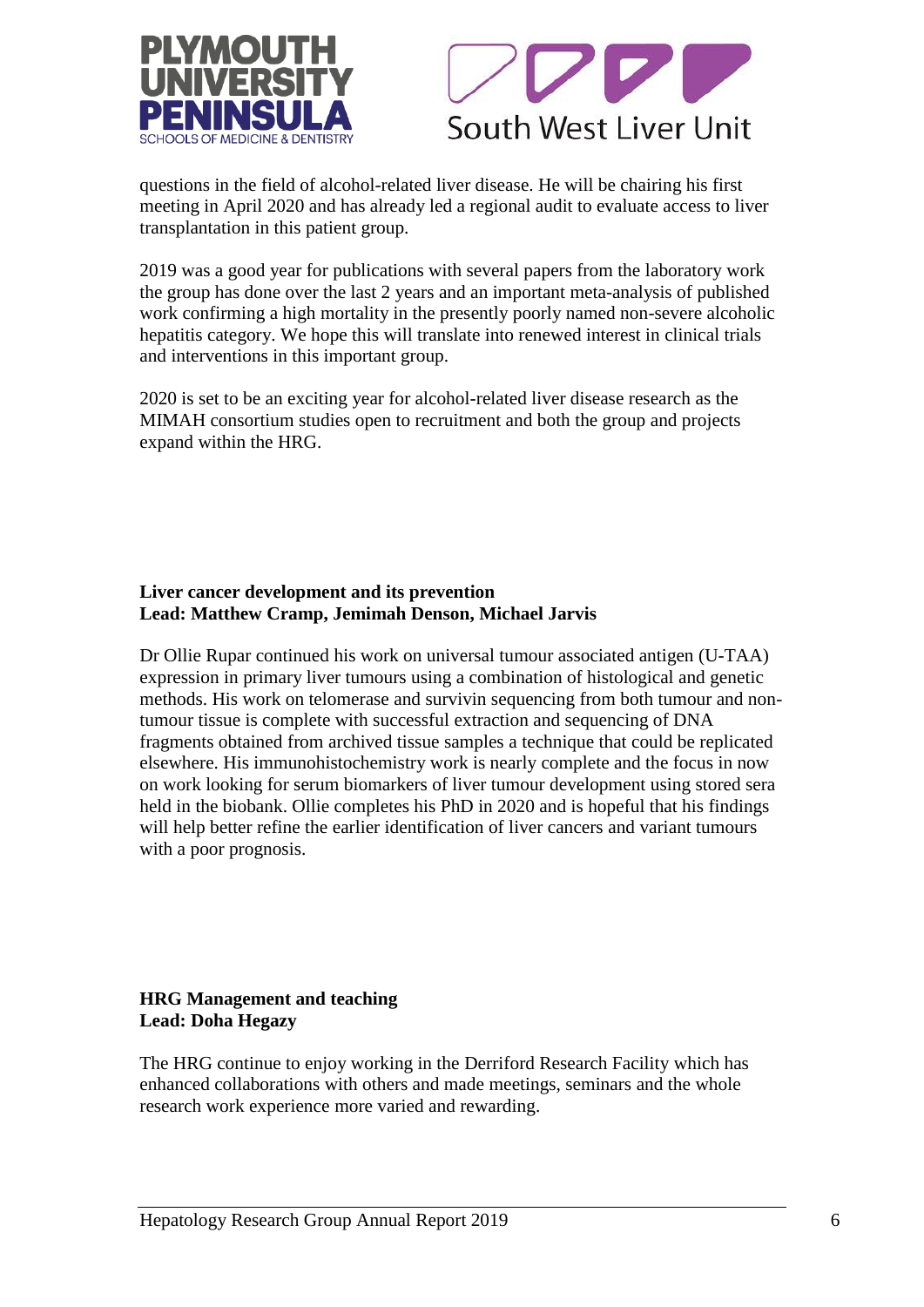



Work on the Containment Level 3 laboratory stalled due to lack of funds but is once again underway. The HRG are looking forward to being able to use this facility once all the regulatory approvals are in place.

Inspiring the next generation of researchers remains essential and the HRG continued to run a number of successful Special Study Units to introduce undergraduate medical students to the laboratory and to foster interest in translational research.

After many years of dedicated service Doha retired at the end of September to spend more time with her family and especially her grandchild. She has been much missed.

### **Current and future plans**

The Derriford Research Facility significantly expanded the HRGs laboratory facilities but unfortunately the containment level 3 (CL3) laboratory did not get completed in 2019 as it still lacked vital equipment needed for approved. We expect this key work to be completed in 2020, and have assurances that the university will fund the required equipment to allow the involved process of regulatory approval to be started. Once approved we will at long last be able to undertake the viral challenge work here in Plymouth rather than at our collaborators laboratories in Glasgow.

Collaborations, both within University of Plymouth and outside the university, remain a major part of the groups long term viability strategy. The relocation of many of our internal collaborators to the DRF has proved a major step in the right direction. Our collaborations with Imperial College London (MRC personalised medicine bid in alcoholic hepatitis), the MRC Centre for Virology in Glasgow (HCV exposed uninfected work) and with the Institute of Hepatology, Kings College London (lipidomics in HCV resistance) all progressed well in 2019 and we hope to further strengthen these important links in 2020.

Our involvement in clinical trials continues. The HRG and SWLU are the largest recruiter to trials in liver disease in the southwest and have brought a range of new treatments to patients from across Devon Cornwall and Somerset. After a downturn in activity after the flurry of HCV related clinical trials we expect to see an upturn in 2020 with clinical trials in NAFLD, primary biliary cholangitis, primary sclerosing cholangitis, chronic hepatitis B virus infection, alcoholic hepatitis and decompensated liver disease all in the set up phase in early 2020.

A key marker of the groups success has been increasing success in obtaining grant support, with Dr Dhanda in particular doing well in 2019. Ensuring the financial sustainability of the group at a time of increasing pressure on university and academic funding remains a key priority. The next round of university funding (REF2021) is underway and 2020 will see a lot of work on case of impact studies and other areas that will aim to secure medium term support to the wider group.

The financial support provided by the Mary Kinross Trust for 2019 and for 2020 has again been instrumental in keeping the HRG viable. With their generosity we have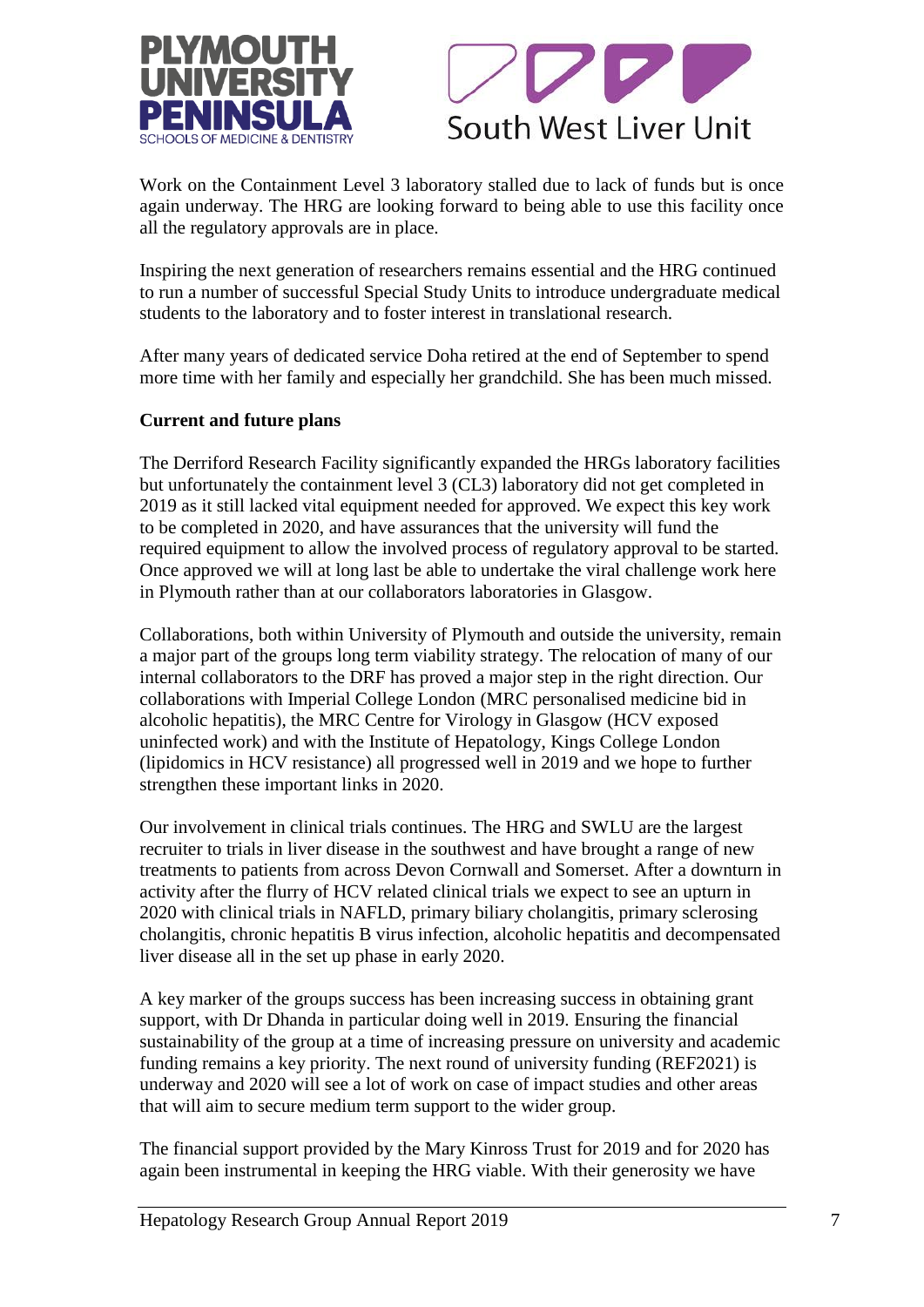



been able to appoint a new post-doctoral scientist to help accelerate the important HCV work and to continue the support to the HRG previously offered by Doha. We are extremely grateful to the trustees for all their support over many years and their ongoing commitment to help us in 2020. Our challenge for 2020 and 2021 will be to continue working towards greater financial stability from external grant support.

We remain indebted to all the patients and their families who have supported us by their involvement in clinical trials and the research work, to the wider clinical team at the SWLU and to all our collaborators both in the UK and abroad.

# **Research Outputs for 2019:**

## **Publications:**

**Dhanda AD**, Williams EW, Yates E, Lait PJP, Schewitz-Bowers LP, Hegazy D, **Cramp ME**, Collins PL, Lee RWJ. Intermediate monocytes in acute alcoholic hepatitis are functionally activated and induce IL-17 expression in CD4<sup>+</sup> T cells. *Journal of Immunology 2019 Dec 15;203(12):3190-3198.* 

[Unacceptable failures: the final report of the Lancet Commission into liver disease in](https://www.ncbi.nlm.nih.gov/pubmed/31791690)  [the UK.](https://www.ncbi.nlm.nih.gov/pubmed/31791690)

Williams R, Aithal G, Alexander GJ, Allison M, Armstrong I, Aspinall R, Baker A, Batterham R, Brown K, Burton R, **Cramp ME**, Day N, Dhawan A, Drummond C, Ferguson J, Foster G, Gilmore I, Greenberg J, Henn C, Jarvis H, Kelly D, Mathews M, McCloud A, MacGilchrist A, McKee M, Moriarty K, Morling J, Newsome P, Rice P, Roberts S, Rutter H, Samyn M, Severi K, Sheron N, Thorburn D, Verne J, Vohra J, Williams J, Yeoman A.

*Lancet. 2020 Jan 18;395(10219):226-239. Epub 2019 Nov 29*

[Applicability, safety, and biological activity of regulatory T cell therapy in liver](https://www.ncbi.nlm.nih.gov/pubmed/31715056)  [transplantation.](https://www.ncbi.nlm.nih.gov/pubmed/31715056)

Sánchez-Fueyo A, Whitehouse G, Grageda N, **Cramp ME**, Lim TY, Romano M, Thirkell S, Lowe K, Fry L, Heward J, Kerr A, Ali J, Fisher C, Lewis G, Hope A, Kodela E, Lyne M, Farzaneh F, Kordasti S, Rebollo-Mesa I, Jose Lozano J, Safinia N, Heaton N, Lechler R, Martínez-Llordella M, Lombardi G. *Am J Transplant. 2019 Nov 12. Epub ahead of print*

Sofosbuvir/velpatasvir [for 12 weeks in hepatitis C virus-infected patients with end](https://www.ncbi.nlm.nih.gov/pubmed/31195062)[stage renal disease undergoing dialysis.](https://www.ncbi.nlm.nih.gov/pubmed/31195062)

Borgia SM, Dearden J, Yoshida EM, Shafran SD, Brown A, Ben-Ari Z, **Cramp ME**, Cooper C, Foxton M, Rodriguez CF, Esteban R, Hyland R, Lu S, Kirby BJ, Meng A,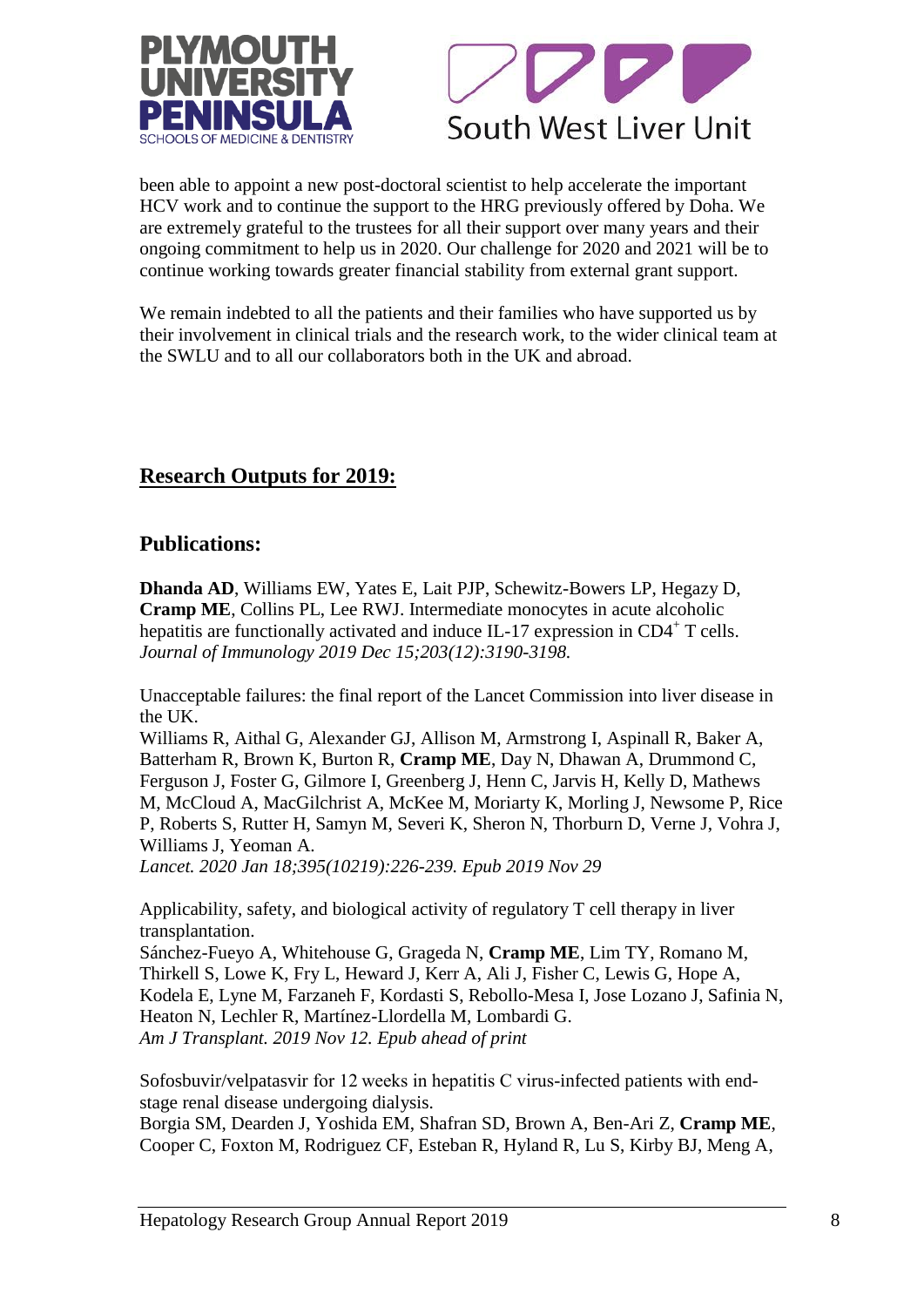



Markova S, Dvory-Sobol H, Osinusi AO, Bruck R, Ampuero J, Ryder SD, Agarwal K, Fox R, Shaw D, Haider S, Willems B, Lurie Y, Calleja JL, Gane EJ. *J Hepatol. 2019 Oct;71(4):660-665*

Forrest EH, Storey N, Sinha R, Atkinson SR, Vergis N, Richardson P, Masson S, Ryder S, Thursz MR, Allison M, Fraser A, Austin A, McCune A, **Dhanda A**, Katerey D, Potts J, Verma S, Parker R, Hayes PC. The neutrophil-to-lymphocyte ratio in alcoholic hepatitis: influence of corticosteroid treatment. *Alimentary Pharmacology and Therapeutics 2019 Aug:50(4):442-453*

**Bennett K**, Enki DG, Thursz M, **Cramp ME, Dhanda AD**. Systematic review and meta-analysis: high mortality in patients with non-severe alcoholic hepatitis. *Alimentary Pharmacology and Therapeutics 2019, Aug;50(3):249-257.*

Norton BC, Srivastava A, Ramos K, Vine L, Taylor R, Aluvihare V, Heaton N & **Cramp ME** 2019 'Risk-adjusted survival in liver transplant patients assessed and managed by a non-transplanting centre: South West Liver Unit experience' *Frontline Gastroenterology, Aug 2019* , [DOI](http://dx.doi.org/10.1136/flgastro-2019-101200)

[Characterisation of the Serum Metabolic Signature of Cholangiocarcinoma in a](https://www.ncbi.nlm.nih.gov/pubmed/32025163)  [United Kingdom Cohort.](https://www.ncbi.nlm.nih.gov/pubmed/32025163)

Alsaleh M, Leftley Z, Barbera TA, Koomson LK, Zabron A, Crossey MME, Reeves HL, **Cramp M**, Ryder S, Greer S, Prince M, Sithithaworn P, Shariff M, Khuntikeo N, Loilome W, Yongvanit P, Shen YL, Cox IJ, Williams R, Wadsworth CA, Holmes E, Nash K, Taylor-Robinson SD.

*J Clin Exp Hepatol. 2020 Jan-Feb;10(1):17-29. Epub 2019 Jun 15*

**Dhanda AD**, **Yates E,** Schewitz-Bowers LP, Lait PJ, Lee RWJ, **Cramp ME.** Ex vivo T cell cytokine expression predicts survival in patients with severe alcoholic hepatitis. *Gut and Liver 2019 Jun 3. doi: 10.5009/gnl19035.*

[Accuracy of FibroScan Controlled Attenuation Parameter and Liver Stiffness](https://www.ncbi.nlm.nih.gov/pubmed/30689971)  [Measurement in Assessing Steatosis and Fibrosis in Patients With Nonalcoholic Fatty](https://www.ncbi.nlm.nih.gov/pubmed/30689971)  [Liver Disease.](https://www.ncbi.nlm.nih.gov/pubmed/30689971)

Eddowes PJ, Sasso M, Allison M, Tsochatzis E, Anstee QM, **Sheridan D**, Guha IN, Cobbold JF, Deeks JJ, Paradis V, Bedossa P, Newsome PN. *Gastroenterology. 2019 May;156(6):1717-1730*

[Characterization of the urinary metabolic profile of cholangiocarcinoma in a United](https://www.ncbi.nlm.nih.gov/pubmed/31118840)  [Kingdom population.](https://www.ncbi.nlm.nih.gov/pubmed/31118840)

Alsaleh M, Barbera TA, Reeves HL, **Cramp ME**, Ryder S, Gabra H, Nash K, Shen YL, Holmes E, Williams R, Taylor-Robinson SD. *Hepat Med. 2019 May 3;11:47-67.*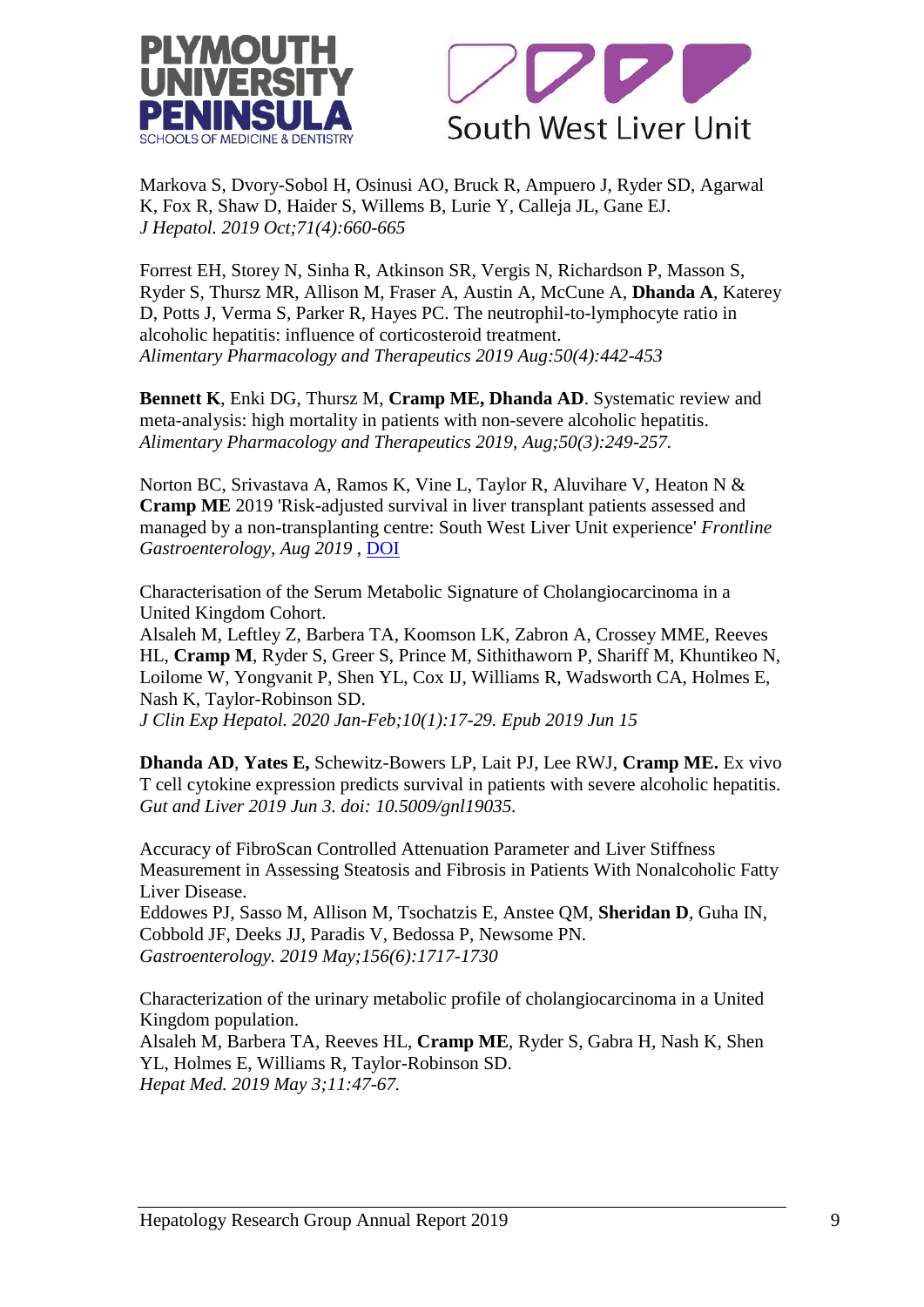



[Multi-Ancestry Genome-Wide Association Study of Spontaneous Clearance of](https://www.ncbi.nlm.nih.gov/pubmed/30593799)  [Hepatitis C Virus.](https://www.ncbi.nlm.nih.gov/pubmed/30593799)

Vergara C, Thio CL, Johnson E, Kral AH, O'Brien TR, Goedert JJ, Mangia A, Piazzolla V, Mehta SH, Kirk GD, Kim AY, Lauer GM, Chung RT, Cox AL, Peters MG, Khakoo SI, Alric L, **Cramp ME**, Donfield SM, Edlin BR, Busch MP, Alexander G, Rosen HR, Murphy EL, Latanich R, Wojcik GL, Taub MA, Valencia A, Thomas DL, Duggal P. *Gastroenterology. 2019 Apr;156(5):1496-1507*

[Acute myeloid leukaemia: an unusual cause of biliary strictures.](https://www.ncbi.nlm.nih.gov/pubmed/30872340) Beck A, Hunter H, Jackson S, **Sheridan D**. *BMJ Case Rep. 2019 Mar 14;12(3). pii: e227821.* 

[A variant in the MICA gene is associated with liver fibrosis progression in chronic](https://www.ncbi.nlm.nih.gov/pubmed/30723271)  [hepatitis C through TGF-β1 dependent mechanisms.](https://www.ncbi.nlm.nih.gov/pubmed/30723271) Sharkawy RE, Bayoumi A, Metwally M, Mangia A, Berg T, Romero-Gomez M, Abate ML, Irving WL, **Sheridan D**, Dore GJ, Spengler U, Lampertico P, Bugianesi E, Weltman M, Mollison L, Cheng W, Riordan S, Santoro R, Gallego-Durán R, Fischer J, Nattermann J, D'Ambrosio R, McLeod D, Powell E, Latchoumanin O, Thabet K, Najim MAM, Douglas MW, Liddle C, Qiao L, George J, Eslam M; International Liver Disease Genetics Consortium (ILDGC). *Sci Rep. 2019 Feb 5;9(1):1439.*

Accuracy of FibroScan Controlled Attenuation Parameter and Liver Stiffness Measurement in Assessing Steatosis and Fibrosis in Patients With Nonalcoholic Fatty Liver Disease.

Eddowes PJ, Sasso M, Allison M, Tsochatzis E, Anstee QM, **Sheridan D**, Guha IN, Cobbold JF, Deeks JJ, Paradis V, Bedossa P, Newsome PN. *Gastroenterology. 2019 Jan 25: S0016-5085(19)30105-2*

### **Book chapters:**

Hepatitis viruses (excluding hepatitis C virus) *Oxford Textbook of Medicine, 6th edition 2019* **Matthew E Cramp, Ashwin Dhanda**

### **Conference Presentations:**

### **International Meetings:**

## *European Association for the Study of the Liver meeting Vienna April 2019:*

Cirrhotic cardiomyopathy: An observational study pre-liver transplant Mohsen Subhani, Katie Ramos, Louisa Vine, **Matthew E Cramp** *Journal of Hepatology 70(1):e684*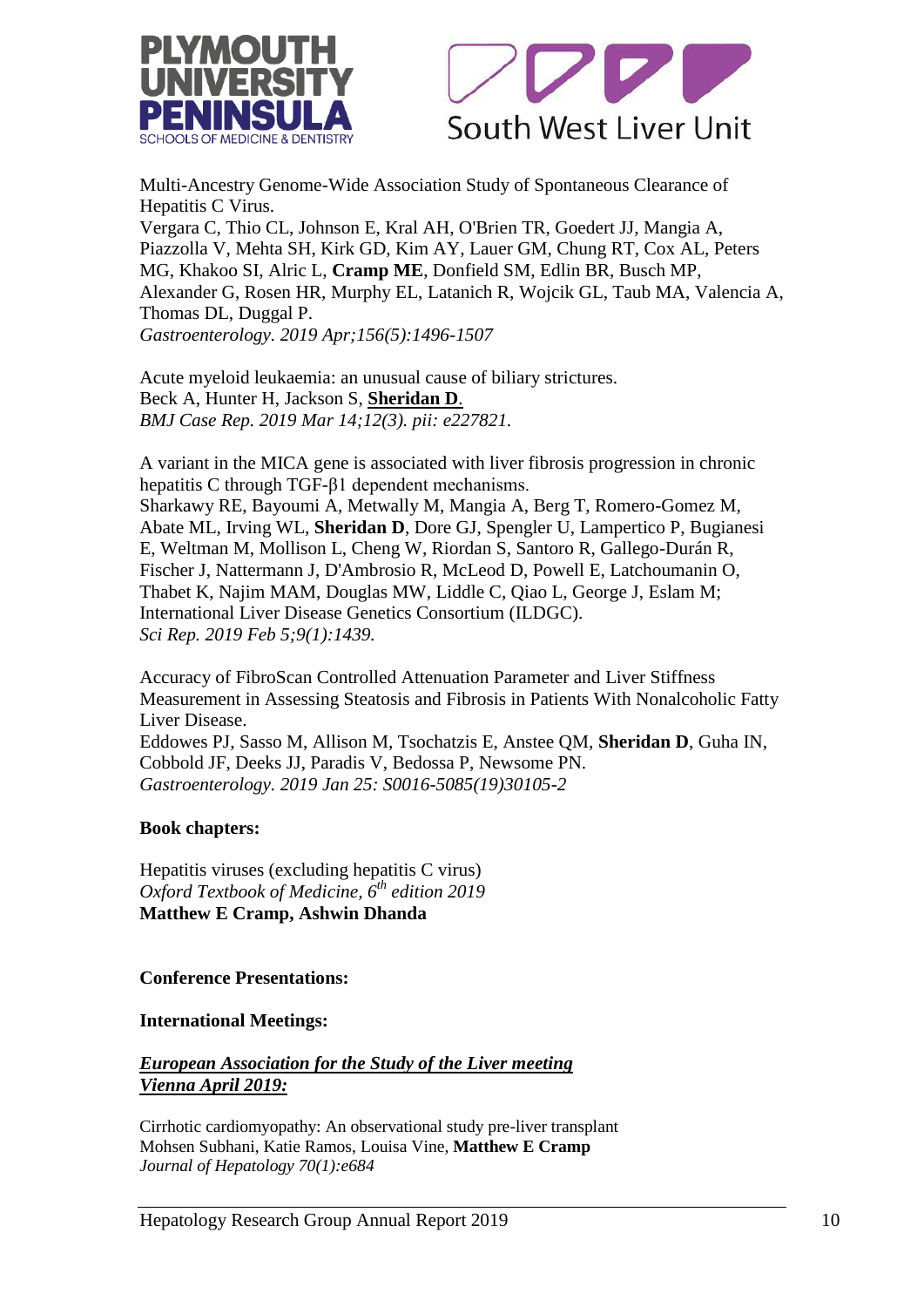



Validation of the Pre-Treatment Neutrophil-to-Lymphocyte ratio to Predict Response to Corticosteroids in Severe Alcoholic Hepatitis. Forrest EH, **Dhanda A**, Katarey D, Potts J, Verma S, Parker R, Hayes PC.

Positive results from regenerate: a phase 3 international, randomized, placebocontrolled study evaluating obeticholic acid treatment for nash Z Younossi, V Ratziu, R Loomba, M Rinella, QM Anstee, Z Goodman, P Bedossa, A Geier, S Beckebaum, P Newsome, **David Sheridan**, J Trotter, W Knapple, E Lawitz, K Kowdley, A Montano-Loza, J Boursier, P Mathurin, E Bugianesi, G Mazzella, A Olveira, H Cortez-Pinto, I Graupera, D Orr, L Lotte Gluud, JF Dufour, D Shapiro, J Campagna, L Zaru, L MacConell, R Shringarpure, S Harrison, A Sanyal, REGENERATE Study Investigators *Journal of Hepatology 70 (1), e5*

Combination of fibroscan and fibrometer (fibrometer vcte) improves identification of patients with advanced fibrosis in patients with nafld. P Eddowes, M Allison, E Tsochatzis, Q Anstee, **David Sheridan**, IN Guha, J Cobbold, V Paradis, P Bedossa, P Newsome *Journal of Hepatology 70, E766-E767*

Effectively reducing screen failure rate in non-alcoholic fatty liver disease clinical trial using the fibroscan-based fast score combining liver stiffness, controlled attenuation parameter and AST.

P Eddowes, M Allison, E Tsochatzis, QM Anstee, **David Sheridan**, IN Guha, J Cobbold, V Paradis, P Bedossa P Newsome *Journal of Hepatology 70 (1), e766*

Socioeconomic deprivation is associated with non-response to lifestyle interventions in non-alcoholic fatty liver disease

### **K Bennett, D Sheridan**

*Journal of Hepatology 70 (1), e788-e789*

Efficacy of GKT831 in patients with primary biliary cholangitis and inadequate response to ursodeoxycholic acid: interim efficacy results of a phase 2 clinical trial G Dalekos, P Invernizzi, F Nevens, VV Hans, E Zigmond, RJ Andrade, ZB Ari, M Heneghan, J Huang, S Harrison, G Minuk, S Joern, C Moreno, J Vierling, C Vincent, C Bowlus, Y Lurie, G Niro, G Hirschfield, A Post, S Zeuzem, T Welzel, C Ch'ng, C Levy, M Miller, A Albillos, JD Collier, L Corless, D Dieterich, AE Kremer, G Papatheodoridis, D Romeo, M Silveira, D Bernstein, Cohen-Naftaly, A Floreani, B Borg, E Carey, C Hollywood, B Maliakkal, M Marzioni, M Rabinovitz, C Rupp, **David Sheridan**, C Stanca, MG Swain, E Veitsman, P Spyridon Dourakis, P Wiese *Journal of Hepatology 70, E1-E2*

Aautoantibodies to apolipoprotein a1 (APOA-1): a new prognostic biomarker in HCV infection

M Bassendine, S Pagano, S Bridge, **David Sheridan, I Shawa, M Cramp**, S Taylor-Robinson, D Neely, N Vuilleumier